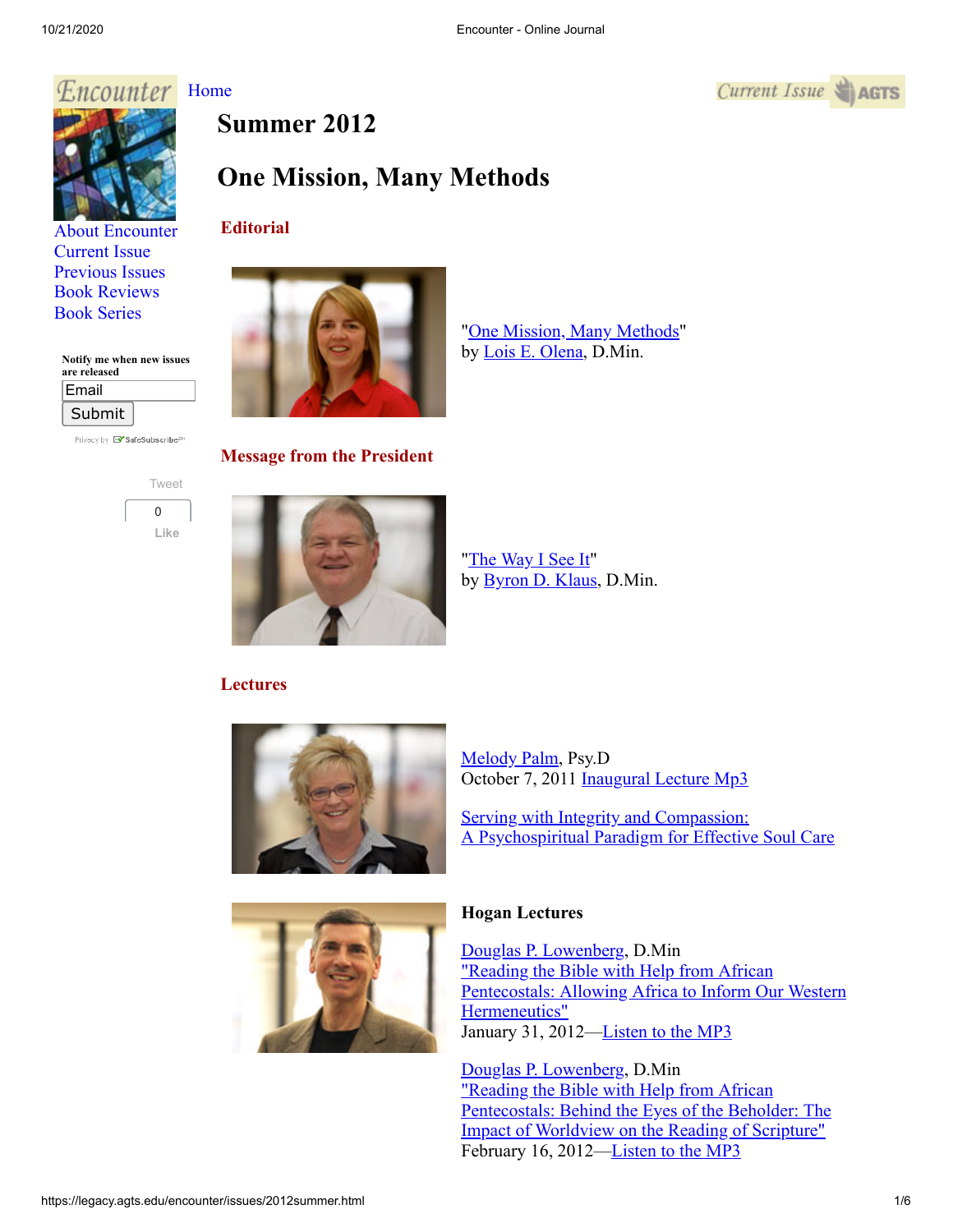10/21/2020 Encounter - Online Journal

[Douglas P. Lowenberg](http://legacy.agts.edu/faculty/Lowenberg.html), D.Min ["A Twenty-First Century Pentecostal Hermeneutic for](http://legacy.agts.edu/encounter/articles/2012summer/lowenberg3.htm) Africa and Beyond" March 28, 2012—[Listen to the MP3](http://legacy.agts.edu/resources/audio_files/2012_28_03Lowenberg.mp3)

#### **Special Chapels (Spring 2012)**



[Doug Petersen](http://religion.vanguard.edu/faculty/douglas-petersen/) honoring Legacy Chapel on Loren Tripplet [Lecture 1, March 13, 2012](http://legacy.agts.edu/encounter/articles/2012summer/2012_14_3DougPeterson.mp3) mp3 [Lecture 2, March 14, 2012](http://legacy.agts.edu/encounter/articles/2012summer/2012_14_3DougPeterson.mp3) mp3



[Tripplet Bio](http://legacy.agts.edu/encounter/articles/2012summer/Triplettbio.pdf)

"A [Missionary](http://legacy.agts.edu/encounter/articles/2012summer/Triplett_MissionaryManifesto.pdf) Manifesto" by **Loren Tripplet**



[Cecil M. Robeck, Jr.](http://www.fuller.edu/academics/faculty/cecil-robeck.aspx) [From Fear to Love: The Path toward Christian Unity](http://legacy.agts.edu/encounter/articles/2012summer/robeck.htm)

[March 20, 2012 chapel service Mp3](http://legacy.agts.edu/resources/audio_files/2012_20_3CecilRobeck_44.1_24b_128.mp3)

[PDF](http://legacy.agts.edu/encounter/articles/2012summer/Robeck_Aug12.pdf)

### **Feature Articles**



Jon Dahlager, Pastors' Kids in Latin America: [The Advantages and Disadvantages of the PK Experience](http://legacy.agts.edu/encounter/articles/2012summer/dahlager.htm)

[Spanish version](http://legacy.agts.edu/encounter/articles/2012summer/Dahlager_spanish.pdf)



[Rosemarie Kowalski, "Whom Shall I Send and Who Will Go for](http://legacy.agts.edu/encounter/articles/2012summer/kowalski.htm) Us?" The Empowerment of the Holy Spirit for Early Pentecostal Female Missionaries

[John Davidson, Contextualized Church Planting in Twenty-first](http://legacy.agts.edu/encounter/articles/2012summer/davidson.htm) **Century America**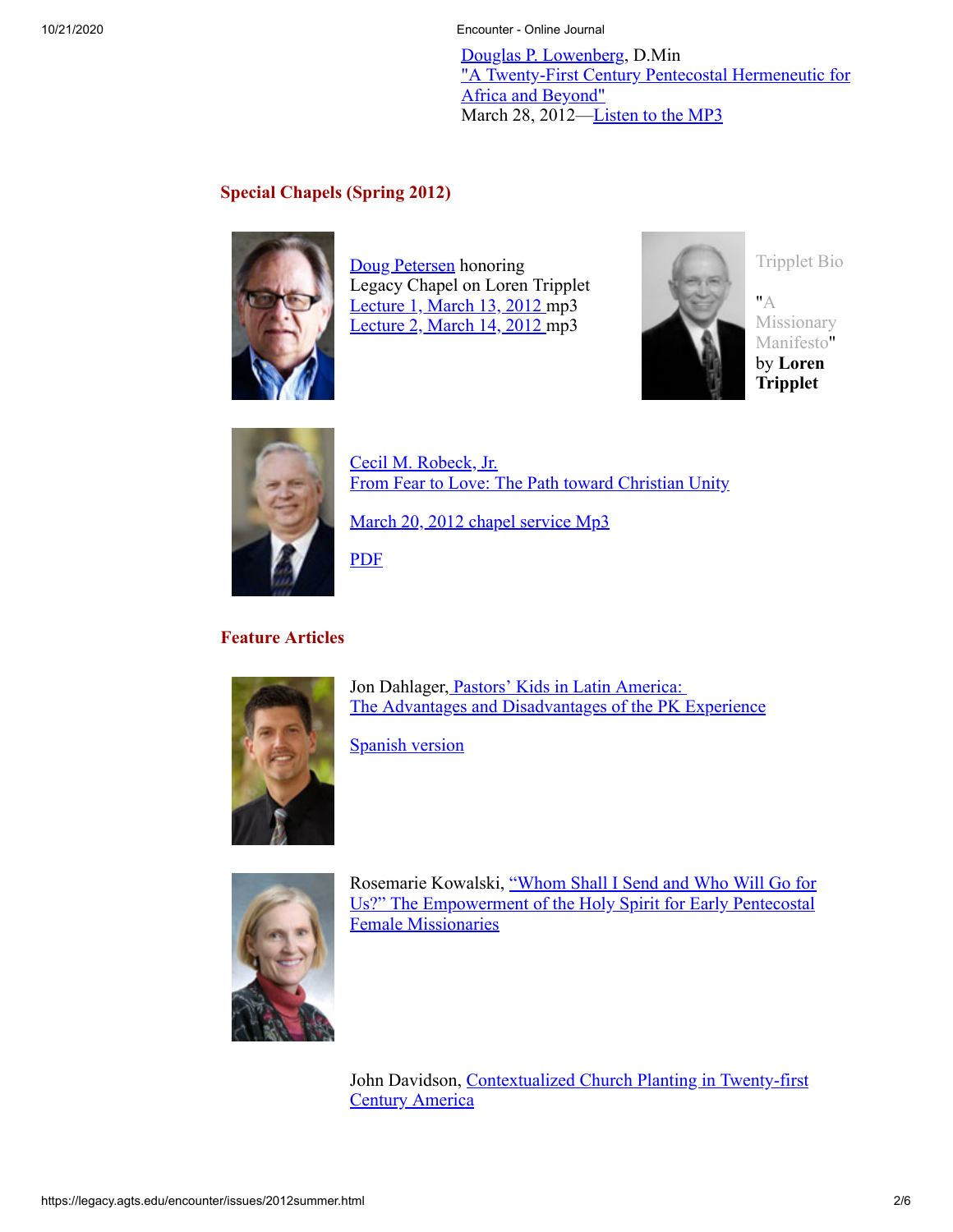

#### **Ministerial Reflection**



[Jacob Cherian, Growing Up, Becoming Children: The First Image of](http://legacy.agts.edu/encounter/articles/2012summer/cherian.htm) Christian Ministry



Lois Olena, It's Not Fair, You See: A Book Essay on *Pharisectomy: [How to Joyfully Remove Your Inner Pharisee and other](http://legacy.agts.edu/encounter/articles/2012summer/olena_ministerialreflection.htm) Religiously Transmitted Diseases*

#### **Special Feature**

#### **Lois Olena [Honoring Hobart Grazier](http://legacy.agts.edu/encounter/articles/2012summer/Grazier_Special%20Feature_Aug12.pdf)** (PDF)

Special Collection: Hobart Grazier Romans Notes



[Romans Introduction](http://legacy.agts.edu/encounter/articles/2012summer/Grazier_RomansCh_Introduction.pdf) [Romans Ch1](http://legacy.agts.edu/encounter/articles/2012summer/Grazier_RomansCh1.pdf) [Romans Ch2](http://legacy.agts.edu/encounter/articles/2012summer/Grazier_RomansCh2.pdf) [Romans Ch3](http://legacy.agts.edu/encounter/articles/2012summer/Grazier_RomansCh3.pdf) [Romans Ch4](http://legacy.agts.edu/encounter/articles/2012summer/Grazier_RomansCh4.pdf) [Romans Ch5](http://legacy.agts.edu/encounter/articles/2012summer/Grazier_RomansCh5.pdf) [Romans Ch6](http://legacy.agts.edu/encounter/articles/2012summer/Grazier_RomansCh6.pdf) [Romans Ch7](http://legacy.agts.edu/encounter/articles/2012summer/Grazier_RomansCh7.pdf) [Romans Ch8](http://legacy.agts.edu/encounter/articles/2012summer/Grazier_RomansCh8.pdf)

**2011-2012 AGTS Master of Arts in Theological Studies Thesis Paper Award Winner**

> [Laura Gummerman, "Forgive and Forget? A Biblical Exposition of](http://legacy.agts.edu/encounter/articles/2012summer/gummerman.htm) What It Means to Forgive"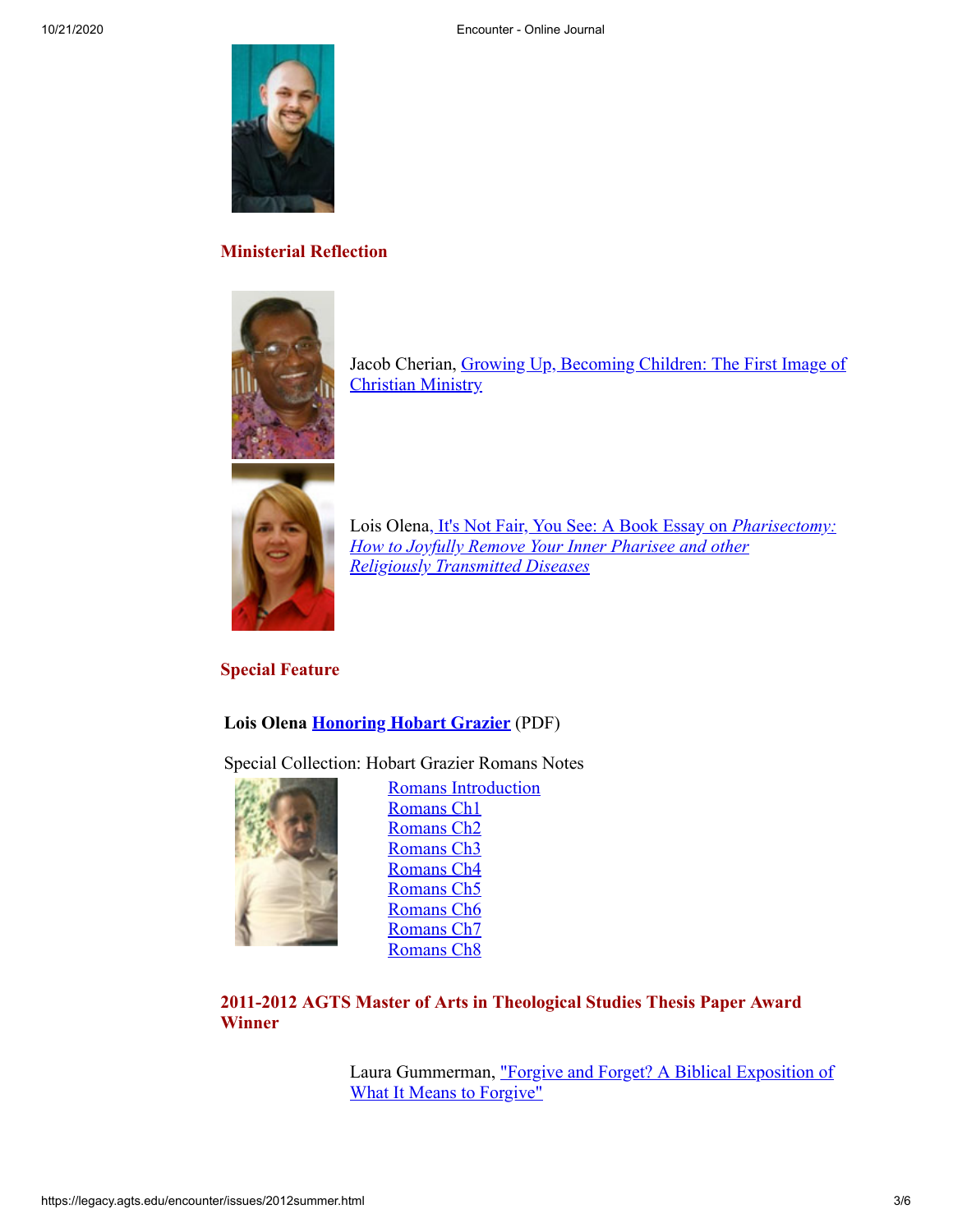

#### **Book Reviews**



Denise A. Austin, *Kingdom-Minded People: Christian Identity and the Contributions of Chinese Business Christians* (Leiden: Brill, 2011) 286 pages. Reviewed by **Connie Au**, Director of Pentecostal Research Centre **[Synergy Institute of Leadership, Hong Kong](http://www.silhk.org/engdetail/engdetailabout.html)** 



Lisa P. Stephenson, *Dismantling the Dualisms for American Pentecostal Women in Ministry: A Feminist-Pneumatological Approach*. Global *Pentecostal and Charismatic Studies* 9 (Boston, MA: Brill, 2012) 211 pages. Reviewed by **Ruth Burgess**[, Professor Emerita, Missouri State](http://www.missouristate.edu/) University, Springfield, Missouri



Adam Stewart, *Handbook of Pentecostal Christianity* (DeKalb, IL: Northern Illinois University Press, 2012) 225 pages. Reviewed by **Ewen Butler**, Ph.D. cand., **[Regent University School of Divinity](http://www.regent.edu/acad/schdiv/home.shtml?r=home.cfm)**; Lead Pastor, [Church on the Hill,](http://churchonthehillonline.com/) Cobourg, Ontario



David G. Firth and Paul D. Wegner, *Presence, Power, and Promise: The Role of the Spirit of God in the Old Testament* (Downers Grove, IL: InterVarsity Press, 2011) 395 pages. Reviewed by **Roger Cotton**, Professor of Old Testament, [Assemblies of God Theological Seminary,](http://legacy.agts.edu/faculty/cotton.html) Springfield, Missouri



Christopher Seitz, *Word Without End: The Old Testament as Abiding Theological Witness* (Waco, TX: Baylor University Press, 2004; first published by Eerdmans, 1998) 344 pages. Reviewed by **Roger Cotton**, Professor of Old Testament, [Assemblies of God Theological Seminary,](http://legacy.agts.edu/faculty/cotton.html) Springfield, Missouri



James Choung, *True Story: A Christianity Worth Believing In* (Downers Grove, IL: InterVarsity, 2008) 231 pages. Reviewed by **Laura Gummerman**, Admissions Counselor, Evangel University; Graduate Student, [Assemblies of God Theological Seminary](http://legacy.agts.edu/index.html), Springfield, Missouri



Robert Scott, *Questions Muslims Ask: What Christians Actually Do (and Don't) Believe* (Downers Grove, IL: IVP, 2011) 162 pages. Reviewed by **Mark Hausfeld**, International Director: [Global Initiative:](http://www.globalinitiativeinfo.com/) Reaching [Muslim Peoples; Missionary, Assemblies of God World Missions;](http://www.globalinitiativeinfo.com/) [Associate Professor of Urban and Islamic Studies, Assemblies of God](http://legacy.agts.edu/faculty/hausfeld.html) Theological Seminary, Springfield, Missouri

Gonzalo Haya-Prats, *Empowered Believers: The Holy Spirit in the Book of Acts* (Eugene, OR: Cascade Books, 2011) 289 pages. Reviewed by **Mark Hausfeld**[, International Director: Global Initiative: Reaching Muslim](http://www.globalinitiativeinfo.com/)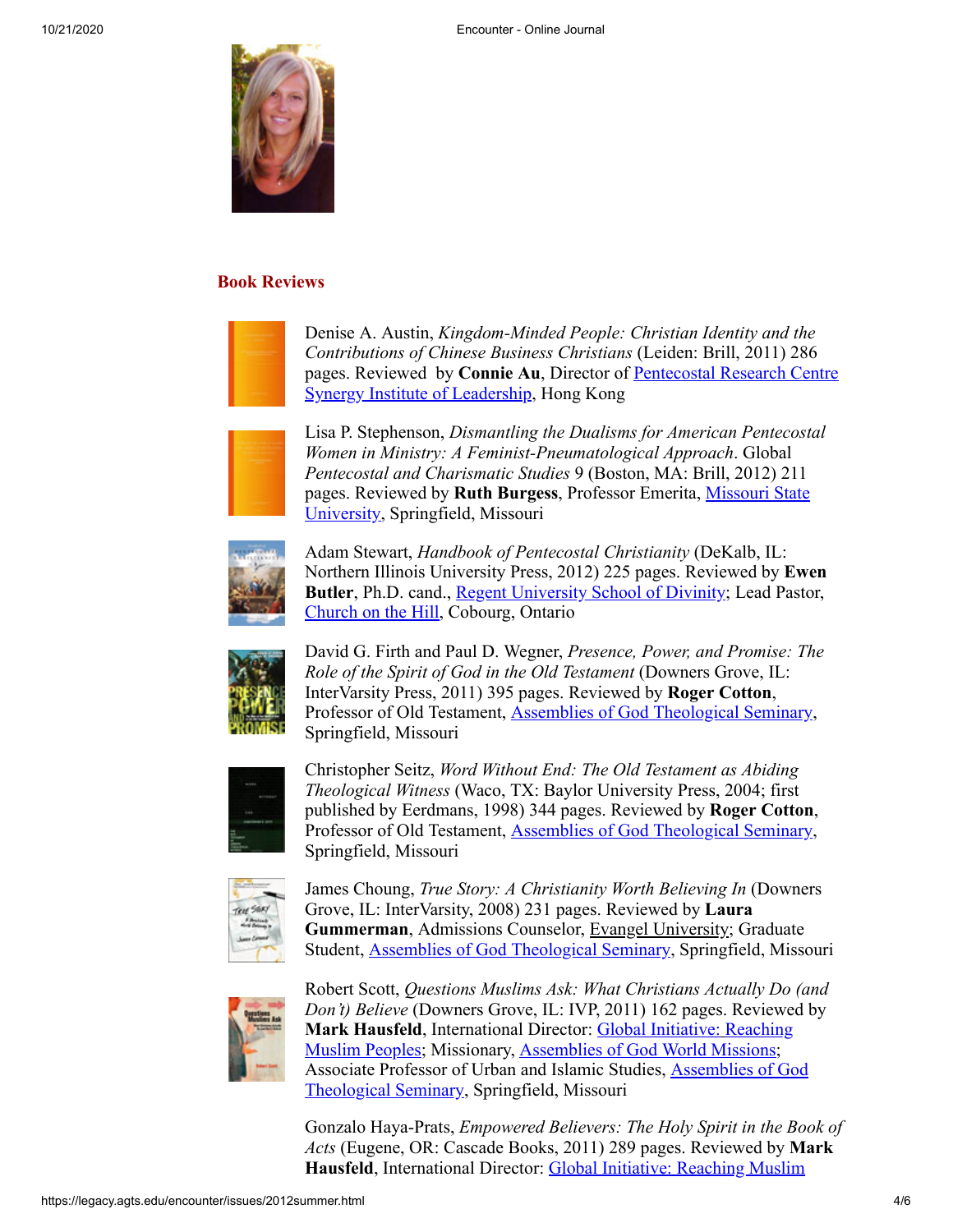#### 10/21/2020 Encounter - Online Journal



[Peoples; Missionary, Assemblies of God World Missions; Associate](http://www.globalinitiativeinfo.com/) Professor of Urban and Islamic Studies, **Assemblies of God Theological** Seminary, Springfield, Missouri



Tony Richie, *Speaking by the Spirit: A Pentecostal Model for Interreligious Dialogue* (Lexington, KY: Emeth Press, 2011), 356 pages. Reviewed by **Veli-Matti Kärkkäinen,** Professor of Systematic Theology, [Fuller Theological Seminary,](http://fuller.edu/) Pasadena, California



Vaughan Roberts, *Authentic Church: True Spirituality in a Culture of Counterfeits* (Downers Grove, IL: InterVarsity Press, 2011), 213 pages. Reviewed by **Anita Koeshall**, 2010-2011 J. Philip Hogan Professor of World Missions [Assemblies of God Theological Seminary](http://legacy.agts.edu/faculty/akoeshall.html), Springfield, Missouri



Michael Wilkinson and Peter Althouse, eds., *Winds from the North: Canadian Contributions to the Pentecostal Movement* (Leiden: Brill, 2010) x + 293 pages. Reviewed by **Martin William Mittelstadt**, Associate Professor of New Testament, [Evangel University,](http://www.evangel.edu/) Springfield, Missouri

**REVELATION** 



Gordon Fee, *Revelation* (Eugene, OR: Cascade Books, 2011) 332 pages. Reviewed by **Daniel I. Morrison**[, Ph.D. Student, McMaster Divinity](http://www.macdiv.ca/home.php) College, Hamilton, Ontario



Paul Alexander, ed. *Christ at the Checkpoint: Theology in the Service of Justice and Peace* (Wipf & Stock, 2012) 182 pages. Reviewed by **Johan Mostert**[, Professor of Community Psychology, Assemblies of God](http://legacy.agts.edu/faculty/mostert.html) Theological Seminary, Springfield, Missouri



Amy L. Sherman, *Kingdom Calling: Vocational Stewardship for the Common Good* (Downers Grove, Il: IVP Books, 2011) 271 pages. Reviewed by **Johan Mostert**, Professor of Community Psychology, [Assemblies of God Theological Seminary,](http://legacy.agts.edu/faculty/mostert.html) Springfield, Missouri



Amos Yong, *The Spirit of Creation: Modern Science and Divine Action in the Pentecostal-Charismatic Imagination* (Grand Rapids, Eerdmans, 2011) 237 pages. Reviewed by **Douglas F. Olena**, Adjunct Professor of Philosophy, [Evangel University,](http://www.evangel.edu/) Springfield, Missouri



Frank D. Macchia, *Justified in the Spirit: Creation, Redemption, and the Triune God*, PentecostalManifestos Series, ed. James K. A. Smith and Amos Yong (Grand Rapids, MI: Eerdmans, 2010) 345 pages. Reviewed by **James H. Railey, Jr.**[, Professor of Theology, Assemblies of God](http://legacy.agts.edu/faculty/railey.html) Theological Seminary, Springfield, Missouri



Candy Gunther Brown, ed. *Global Pentecostal and Charismatic Healing* (Oxford, GB: Oxford University Press, 2011) 397 pages. Reviewed by **Raymond R. Reid**, Staff Chaplain, [Mercy Hospital,](http://www.mercy.net/springfieldmo) Springfield, Missouri

Nimi Wariboko, *The Pentecostal Principle: Ethical Methodology in New Spirit* (Grand Rapids, Eerdmans, 2012) 214 pages. Reviewed by **Brandon Schmidly, Assistant Professor of Philosophy, [Evangel University](http://www.evangel.edu/),** Springfield, Missouri